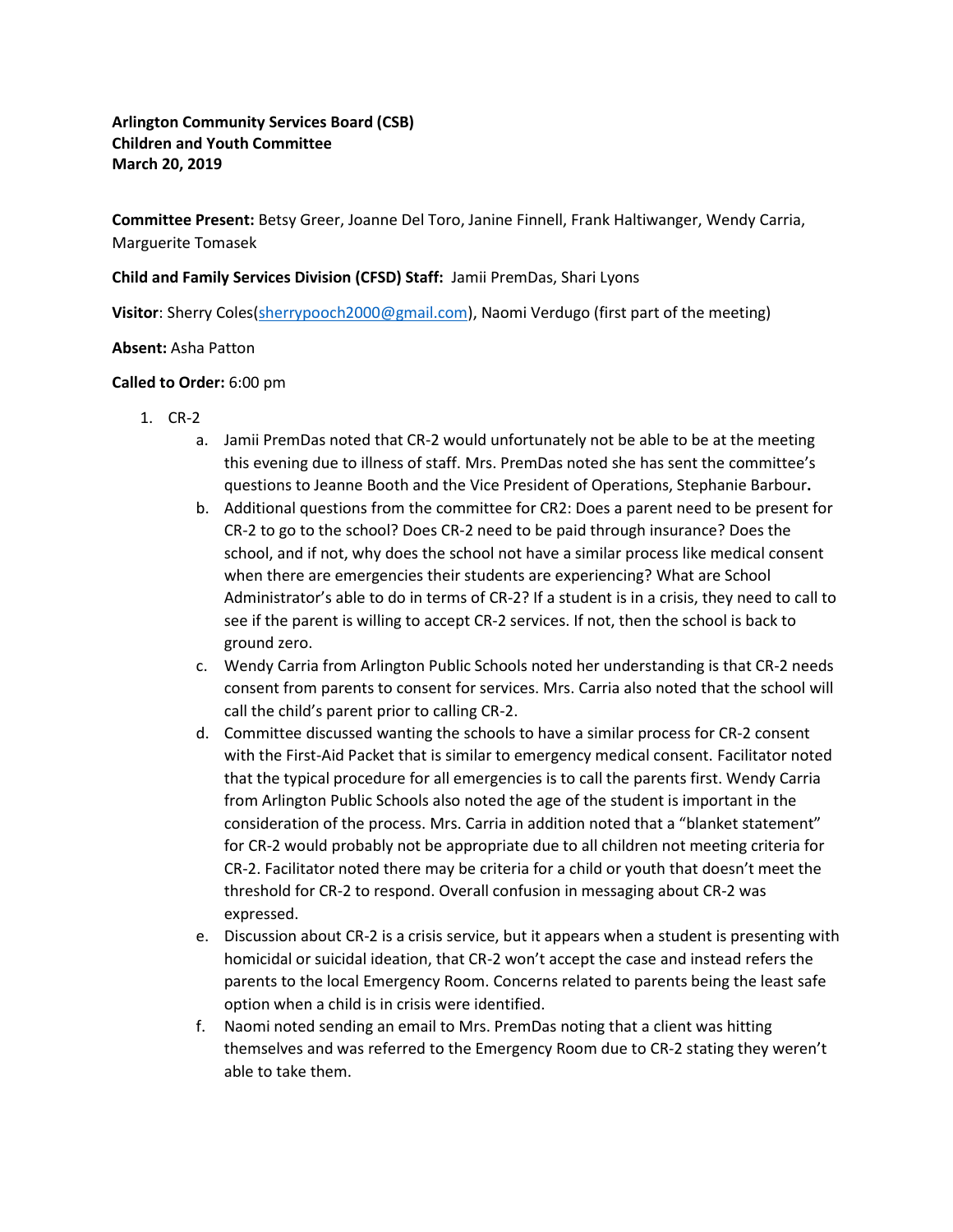- g. Mrs. PremDas noted that importance of addressing these issues to ensure Arlington is ensuring CR-2 is providing quality services and noted that Arlington is the fiscal agent of CR-2's contract and she is the Project Manager on behalf of the region. Mrs. PremDas noted that she will elevate the committee's concerns to The Child and Family Services Division Chief, Tabitha Kelly, and Deputy Director of DHS, Deborah Warren. Mrs. PremDas then noted identified an agenda due to CR-2 not being present for this meeting.
- 2. Introductions for those present: Sherry Coles introduced herself as a member of Clarendon House and noted getting a significant amount of help from Arlington County and that she now wanted to help Arlington County like they've helped her. Betsy noted an upcoming adult Mental Health Meeting scheduled for next Wednesday (March  $27<sup>th</sup>$ ) and invited all, including Ms. Coles.
- 3. Review of January Minutes:
	- a. Need to include **Janine** as present.
	- b. **Kathy's** last name was spelled incorrectly and should be Panfil.
	- c. Note of inclement weather and therefore no February 2019 meeting.
	- d. Minutes approved.
- 4. Jamii PremDas brought February data as point of reference to review:
	- a. By the end of February for Same-Day Access, there were 26 walk-in appointments and 19 children and youth admitted. This totaled a 73% increase from the previous year.
	- b. For total amount of children and youth served, the Community Services Board has a total of 289 for the year up to the end of February for this year compared to 214 this time last year. Mrs. PremDas noted that as of this day, March  $20<sup>th</sup>$ , 2019, there is a total of 309 children and youth served which includes children and youth currently active and receiving services. Mrs. PremDas noted that there may be some fluctuation in numbers as children and youth are discharged and there may be some summer dis-engagement.
	- c. Mrs. PremDas noted in the age and gender comparison that the ages of the children and youth have changed but the trends have remained the same. Mrs. PremDas reported that the data is collected from August 2018 as that is when Same-Day Access was fully implemented. Mrs. PremDas also noted that there does appear to be a decrease in the number of children and youth from the ages of 16-17-years-old; reason currently unknown.
	- d. Mrs. PremDas noted that for data related to zip codes, that new EHR system the Community Services Board is obtaining soon will allow for accurate addressing when computing data.
	- e. Joanne noted working on a project related to zip code penetration to load into a spreadsheet and compare the data. Joanne noted that some schools have a zip code different than the student's home address. Joanne noted that the data collected does not include private schools. Joanne noted that she then penetrated the data based on kind of school. Joanne noted a 2.5% penetration in Wakefield High School and a 1.8% penetration in Washington-Lee High School. Joanne then noted an increase in Wakefield High School from 2.5% to 3.5% so 125 students to 167. Joanne noted Washington-Lee also increasing from 25-41. Joanne noted that populations are growing but that there are larger populations in certain areas. Committee members suggested that perhaps there are more students are Wakefield High School because there is more data available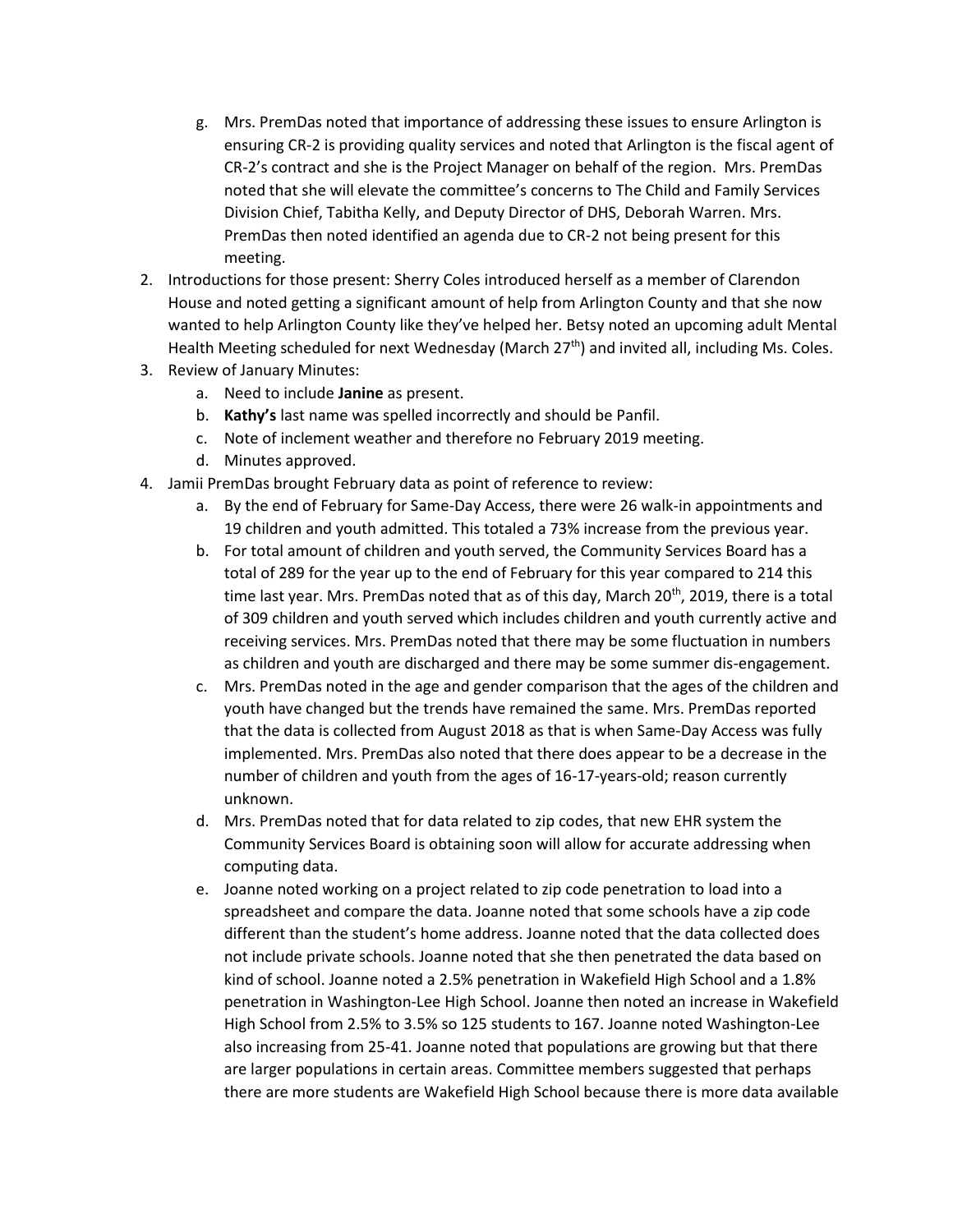there. There does appear to be more students at Wakefield High School then Washington-Lee High School. In total, Wakefield High School in zip code 22206 has 2328 students. Washington-Lee High School in zip code 22201 has 1901 students. Joanne noted the rest of the schools in the other zip codes have students in the "hundreds".

- f. Betsy wondered why 22203, 22205, and 22207 have fewer people being served. Mrs. PremDas noted there are a variety of factors that include choice of parents, accessing other services, and the numbers not being reflected of challenges present. Betsy noted that she thinks there are barriers for families receiving services at DHS as, in her opinion, DHS has been set up to serve a specific population.
- g. Mrs. PremDas noted there may be a variety of reasons a child or youth is not admitted after coming in to Same-Day Access that can include not meeting criteria, the judge ordered the assessment to take place, or youth is about to turn 18-years-old.
- h. The following questions were identified related to Same-Day Access: What zip codes Same-Day Access includes? Why parents choose to decline services and go elsewhere? Mrs. PremDas noted that some reasons parents decline services include the service being too intense, not wanting to pay the sliding scale fee, and for PCIT specifically, not wanting to stay the entire session or wanting the interventions to be more focused on the child.
- 5. Mrs. PremDas confirmed that she will follow-up to provide the new sliding scale to the committee. Mrs. PremDas noted that has reached out to the Child and Family Services Division Chief, Tabitha Kelly, and it appears the new sliding scale needs to be approved prior to providing to the committee.
	- a. Committee members noted that they would like to share the sliding scale with people in the community and also expressed concerns with the scale being too costly for community members with private insurance (where the co-pay from DHS would be more costly than the co-pay using their insurance). There was discussion around the sliding scale fee's possible presenting a barrier and that families are not able to submit DHS statements to their insurance companies for reimbursement. It was asked if the CSB has a market value that is comparable to private providers? Mrs. PremDas noted she will follow-up regarding the sliding scale.
- 6. Mental Health Awareness
	- a. Mrs. PremDas noted that the CFSD-CSB is planning for Mental Health Awareness Month in May that will include multiple activities. On 4/29 they will participate in a panel at Yorktown after the movie "Angst" is shown along with a resource table prior to the movie. Mrs. PremDas noted there the panel will discuss symptoms, signs, and resources and will include members from DHS along with Social Worker and Psychologist from Yorktown. A similar movie screening and panel will be held at the Central Library on 5/15.
	- b. Mrs. PremDas reported that the Mental Health Awareness Planning Committee is working to plan an outside community engagement activity that is interactive and has hands-on activities such a creating calming jars, etc. In the event of inclement weather, and back-up location will be identified.
- 7. Program Updates